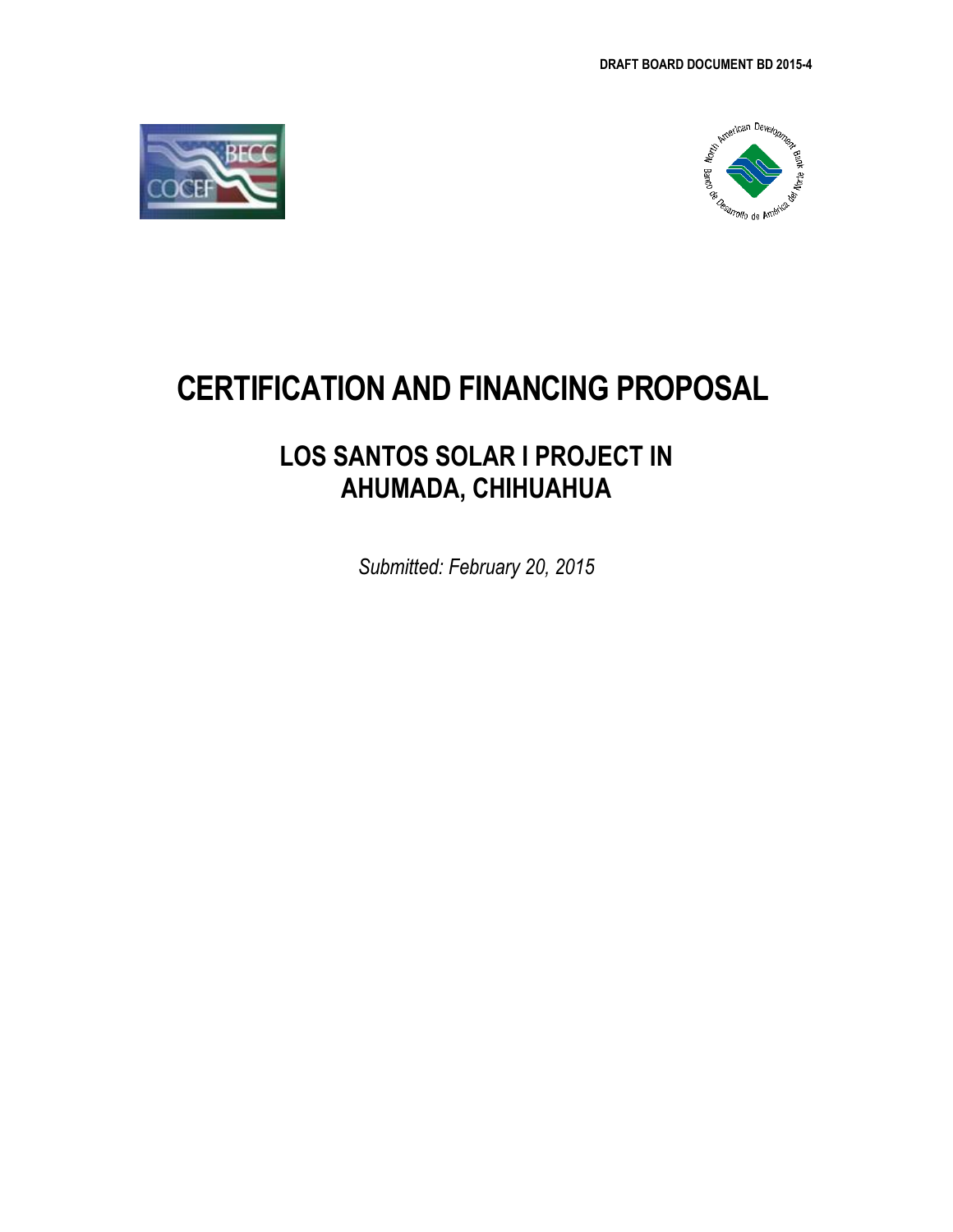# **CERTIFICATION AND FINANCING PROPOSAL**

# **LOS SANTOS SOLAR I PROJECT IN AHUMADA, CHIHUAHUA**

|     |                                                                      | 4  |
|-----|----------------------------------------------------------------------|----|
| 2.1 | <b>Technical Criteria</b>                                            |    |
|     |                                                                      | 4  |
|     |                                                                      | 11 |
|     | 2.1.3. Land Acquisition and Right-of-Way Requirements                | 13 |
|     |                                                                      | 13 |
| 2.2 | <b>Environmental Criteria</b>                                        |    |
|     | 2.2.1. Compliance with Applicable Environmental Laws and Regulations | 14 |
|     |                                                                      | 16 |
| 2.3 | <b>Financial Criteria</b>                                            |    |
|     |                                                                      |    |
| 3.1 |                                                                      | 20 |
| 3.2 |                                                                      | 20 |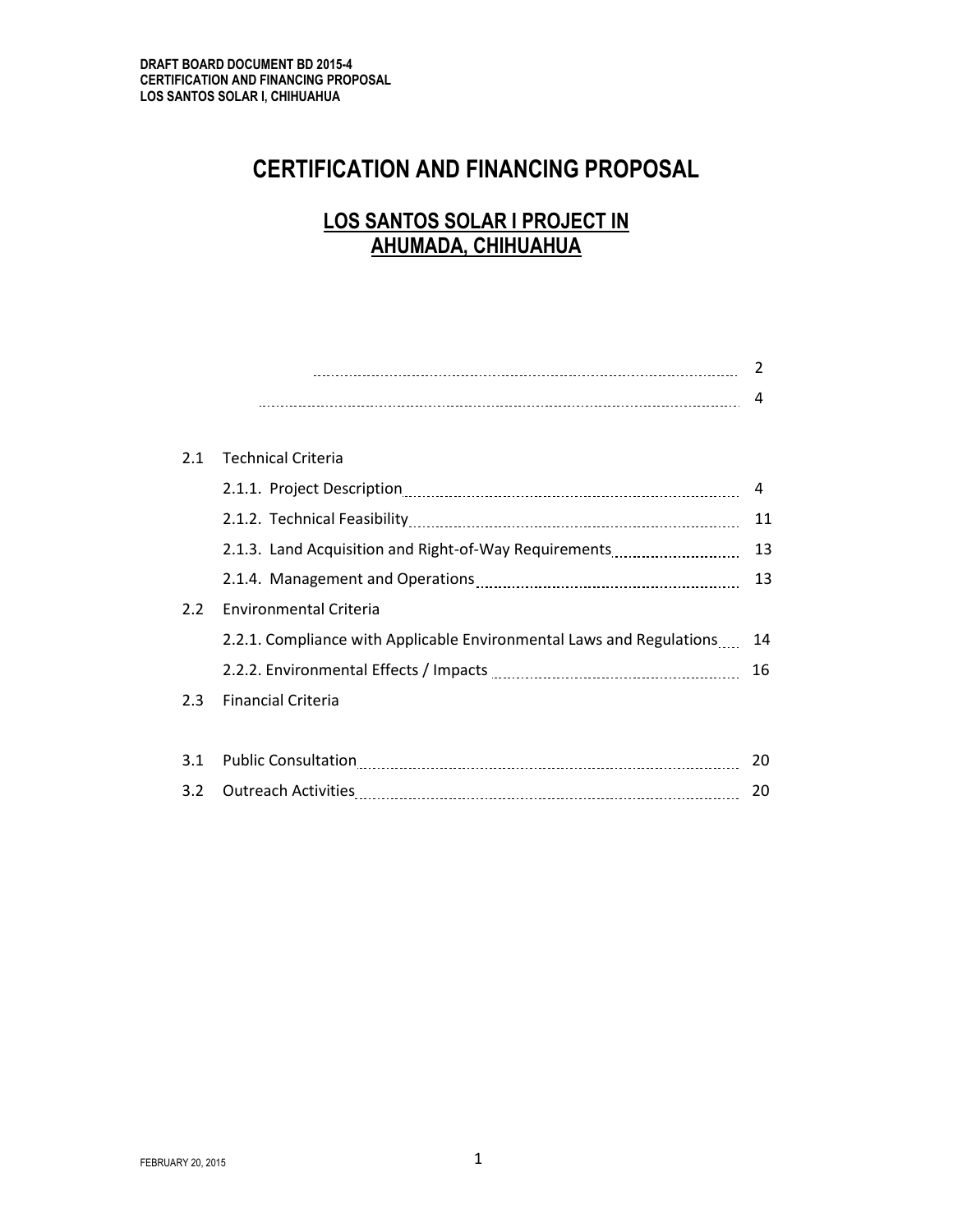# **EXECUTIVE SUMMARY**

# **LOS SANTOS SOLAR I PROJECT IN AHUMADA, CHIHUAHUA**

**Project** The project consists of the design, construction and operation of a 13.7-MW photovoltaic solar park located in the municipality of Ahumada, Chihuahua (the "Project"). The energy generated will be purchased by private off-takers pursuant to two or more long‐term power purchase agreements (PPAs) executed with the specialpurpose company created to carry out the Project.

The Project will increase installed capacity of renewable energy resources in the region, which will reduce the demand for traditional fossil fuel-based energy and contribute to the displacement of greenhouse gas emissions and other pollutants from power generation by fossil fuels.

The estimated environmental and human health outcomes resulting from the installation of 13.7 MW of new renewable energy generation capacity are:

- a) Generation of approximately 40.1 GWh of electricity during the first year of operation;<sup>1</sup> and
- b) An expected displacement of approximately 16,509 metric tons/year of carbon dioxide, 0.1 metric tons/year of sulfur dioxide and 57.6 metric tons/year of nitrogen oxides.<sup>2</sup>

The proposed Project will be the first utility-scale solar project in the state of Chihuahua and the second largest solar plant in the country.

**Sponsor** Buenavista Renewables México, S. de R.L. de C.V. ("Buenavista").

 $^{1}$  Based on Independent Energy Production Assessment provided by the sponsor.

 $^2$  CO<sub>2</sub>, SO<sub>2</sub> and NOx calculations are based on emission displacement from solar energy generation equivalent to 40.1 GWh of energy produced by natural gas-powered generation, which is the predominant fuel source in Chihuahua.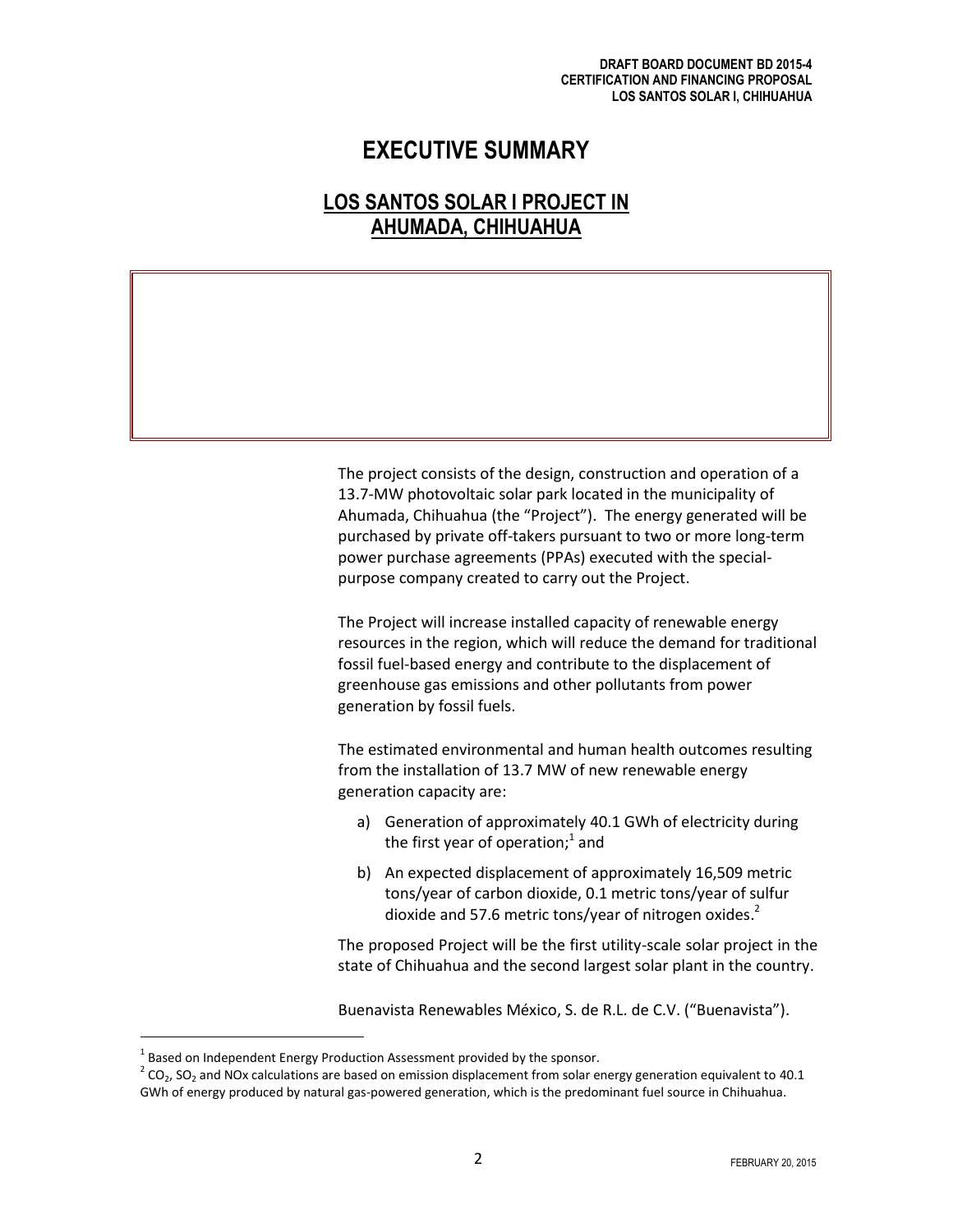#### **DRAFT BOARD DOCUMENT BD 2015-4 CERTIFICATION AND FINANCING PROPOSAL LOS SANTOS SOLAR I, CHIHUAHUA**

Los Santos Solar I, S.A.P.I. de C.V.

Up to US\$35 million.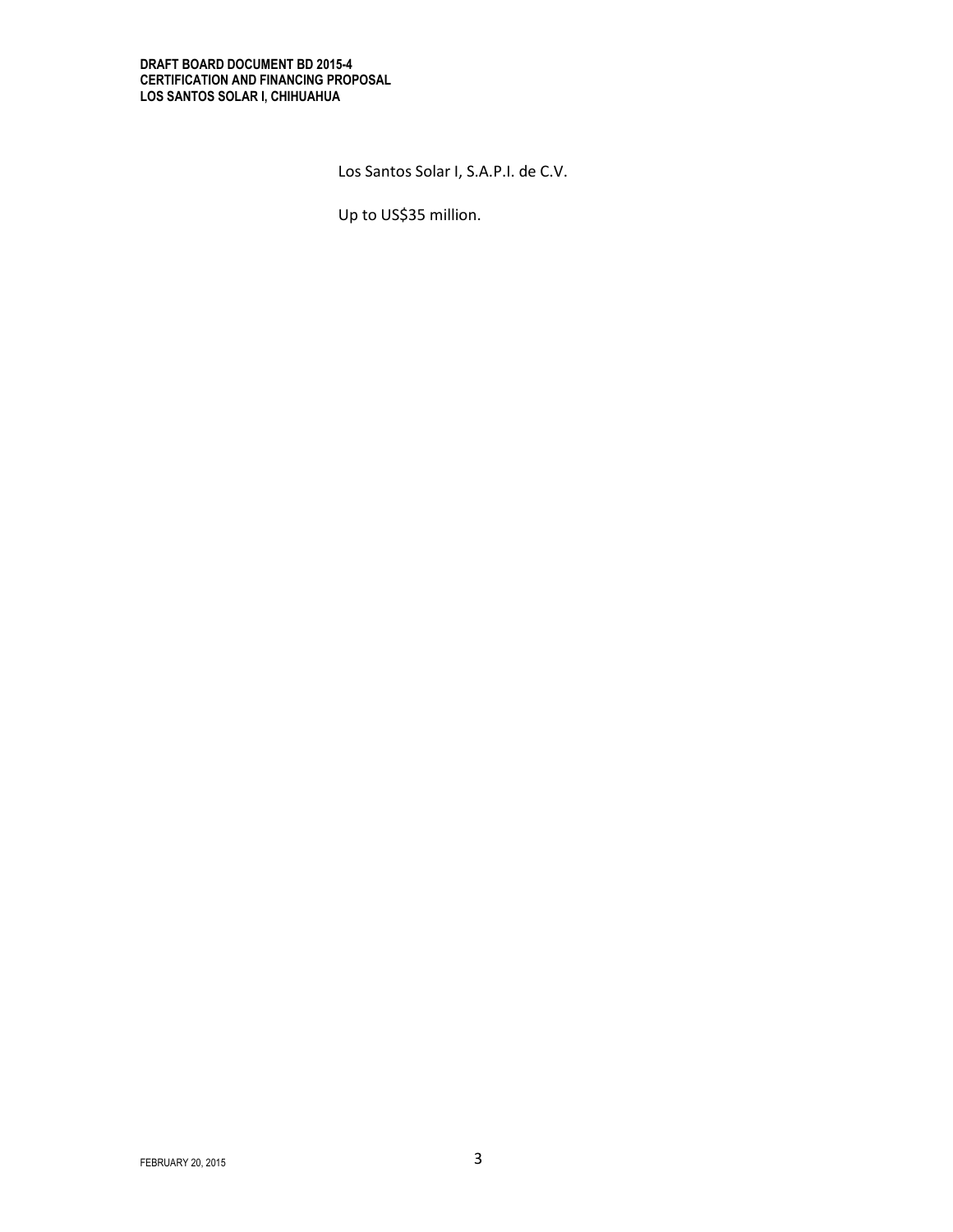# **CERTIFICATION AND FINANCING PROPOSAL**

# **LOS SANTOS SOLAR I PROJECT IN AHUMADA, CHIHUAHUA**

# *Project Type*

The Project falls into the category of clean and efficient energy.

# *Project Location*

The Project is located in the municipality of Ahumada in the state of Chihuahua, approximately 122 km (76 miles) southwest of the U.S.-Mexico border.

## *Project Sponsor and Legal Authority*

The private-sector Sponsor is Buenavista Renewables México, S. de R.L. de C.V. ("Buenavista" or the "Sponsor"). Its contact representative is David Muñoz Andrade.

# **2.1.1. Project Description**

## *Geographic Location*

The municipality of Ahumada lies directly south of the municipality of Juarez and southwest of the municipality of Guadalupe. The Project will be developed on approximately 100 hectares (247 acres) of land located 29.5 miles southeast of the town of Villa Ahumada, along the east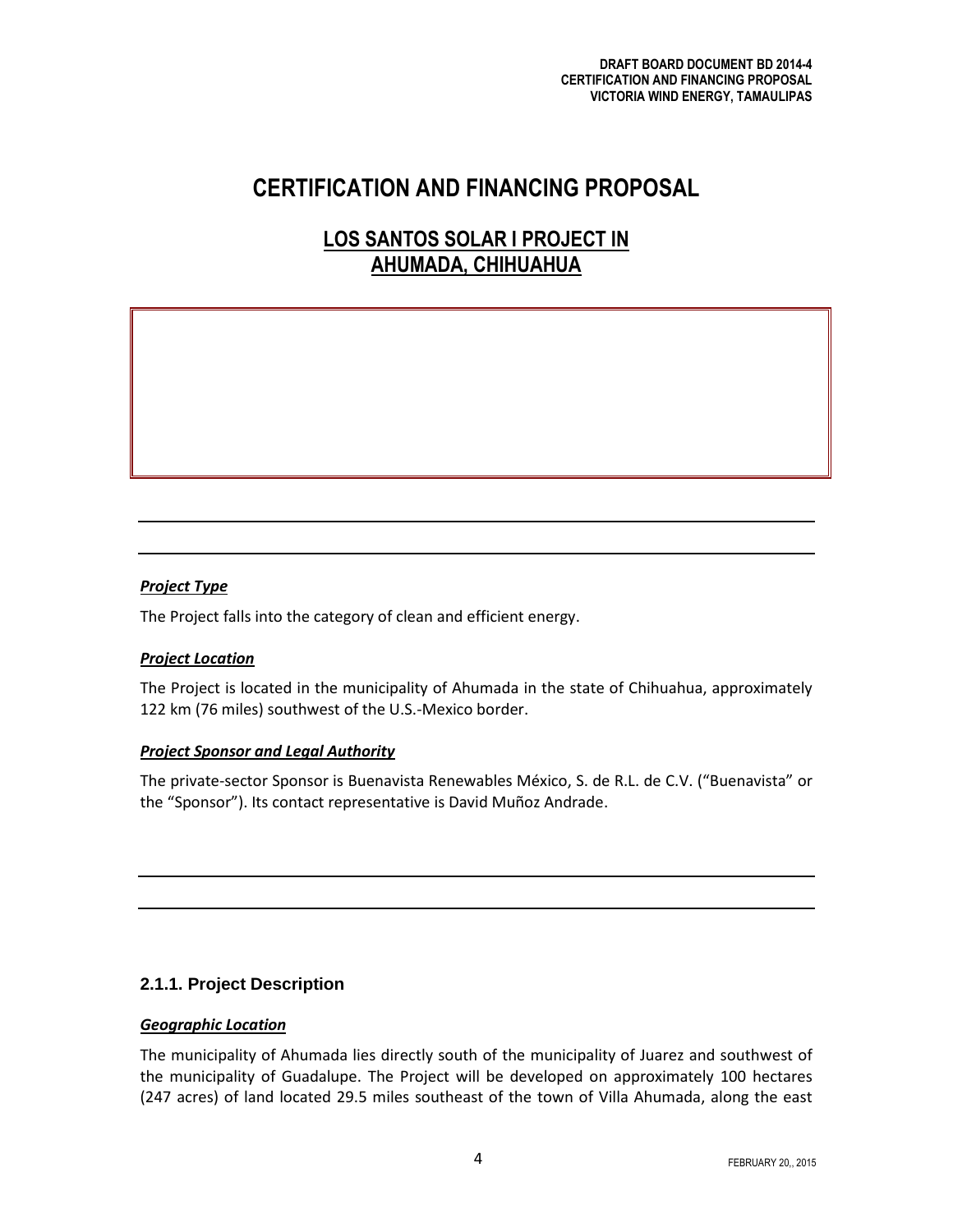#### **DRAFT BOARD DOCUMENT BD 2015-4 CERTIFICATION AND FINANCING PROPOSAL LOS SANTOS SOLAR I, CHIHUAHUA**

side of Federal Highway 45, Chihuahua-Miguel Ahumada. Figure 1 shows the approximate geographic location of the Project.



## *General Community Profile*

The Project is expected to benefit border communities in the state of Chihuahua, such as Villa Ahumada and Ciudad Juarez, both of which are served within the North Zone of the Mexican federal electricity commission, CFE.<sup>3</sup> Project benefits include the generation of electricity equivalent to the annual consumption of 5,838 households.<sup>4</sup> The construction of the Project will also benefit local communities by generating employment opportunities and additional taxes.

According to the 2010 census in Mexico, the population of the municipality of Ahumada was 11,457, which represented 0.3% of the total population of the state of Chihuahua. The municipality covers an area of approximately 6,532.5 square miles and borders the municipality of Juarez to the north. Villa Ahumada is the municipal seat.

 $^3$  Based on 2010 information from the Mexican national statistical institute, INEGI, BECC estimates more than 2,200,000 households are located within the 300-km border region of the state of Chihuahua.

<sup>&</sup>lt;sup>4</sup> Estimation based on 1,986.220 kWh of electricity consumption per capita in 2013 from Mexico's Energy Information System (http://sie.energia.gob.mx/) and 3.6 persons per household in the state of Chihuahua as indicated by INEGI (http://www3.inegi.org.mx/sistemas/mexicocifras/).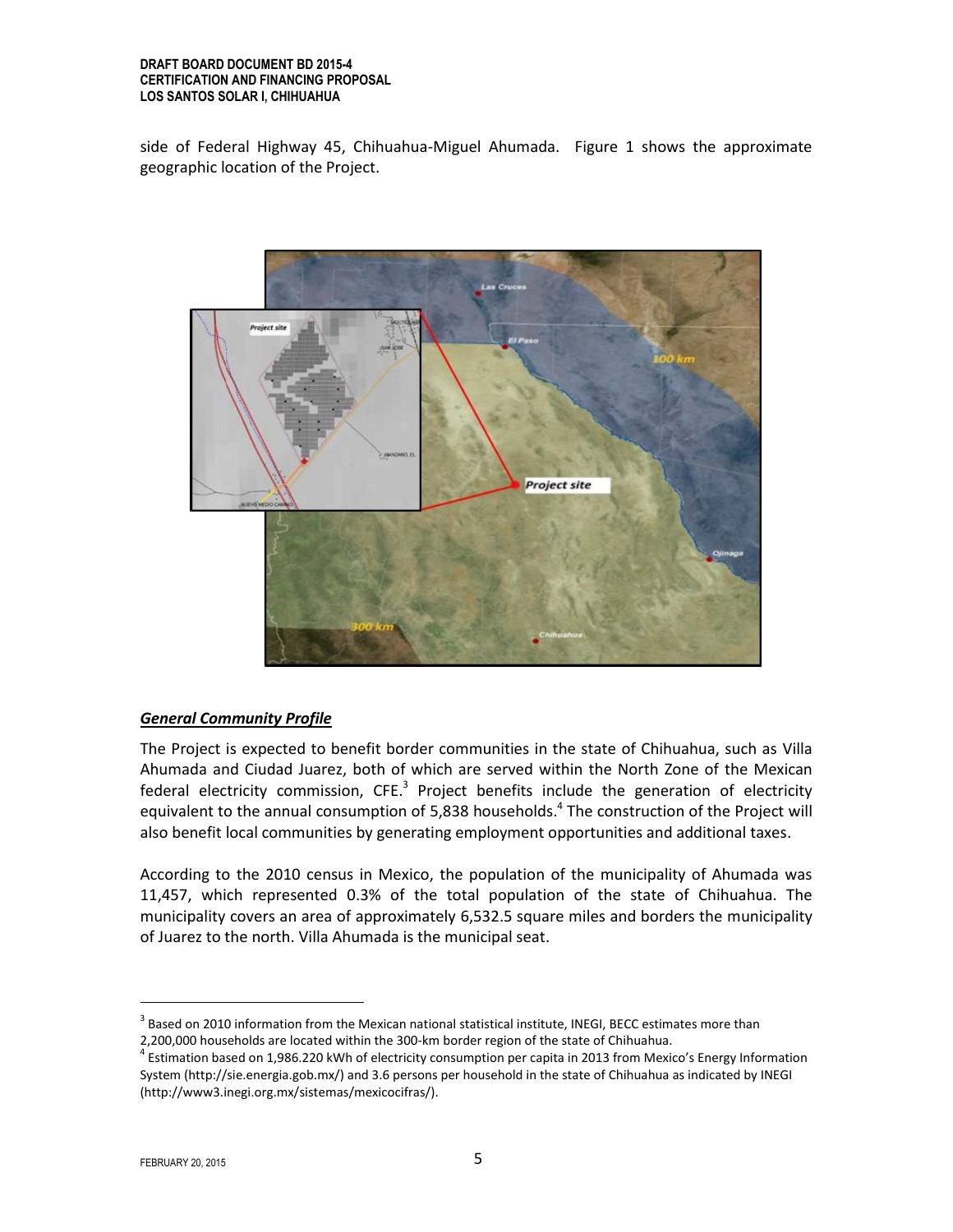Agriculture is the main economic activity in Ahumada. According to the Mexican national statistical institute, INEGI, in 2011, Ahumada had 143,785 acres planted, mainly with green alfalfa, corn, wheat, and beans. That same year, INEGI reported 5,356 energy users in the municipality of Ahumada, who consumed approximately 280,498 MWh. $^5$ 

# *Local Energy Profile*

In 2014, the legal framework of Mexico's Power System went through a major reform aimed at facilitating investments to improve infrastructure and meet the increasing demand for electricity. Under the new Electricity Industry Law, the federal government retains planning activities and control of the transmission and distribution infrastructure through the National Center of Energy Control (CENACE), a federal decentralized agency created by the government to operate the National Power System (SEN), and CFE becomes a for-profit state-owned power supply company that will compete on an open market. It is important to note that the discussions on regulations are still open, and the characteristics of the Mexican energy market will start to change as these discussions evolve. As a result of the Energy reform, CENACE will now operate an electric grid with more than 537,515 miles of transmission and distribution lines previously operated by CFE,<sup>6</sup> and CFE will continue supplying electricity to more than 38 million residential, commercial, industrial and public accounts.

During the past 10 years, power generation for public service has increased 27%, with electricity production totaling 258 gigawatt-hours (GWh) in 2013.<sup>7</sup> CFE generates electricity using various technologies and energy sources. To better support opportunities for increasing and diversifying its energy portfolio, in 1992, the Mexican Power Utility Law was amended to allow for the participation of private capital in energy generation activities under the following schemes: a) cogeneration or small power production, b) self-supply, c) independent power production, d) exports, and e) imports for self-consumption. Additionally, in 1995, the Energy Regulatory Commission (CRE) was created to regulate activities related to the participation of private investment in the power and natural gas sector. CRE is responsible for issuing permits to private entities for power generation and the transmission of natural gas. The 2014 energy reform and new laws transforming the entire power industry in Mexico will consolidate these diversification efforts. The new electricity law contains provisions to grandfather the regulations and permits granted or applied for by the Project under the previous law.

According to the Power Sector Outlook for 2014-2028 (PSE) developed by the Mexican Ministry of Energy (SENER), installed capacity available to CFE for public electricity service in 2013 was approximately 54,949 MW, which represents an increase of 3.45% compared to 2012. $^8$  Mexico's energy portfolio includes combined cycle, thermoelectric, coal-fired, turbogas, internal combustion, hydroelectric, geothermal, solar, wind and nuclear power plants. The PSE contemplates an Expansion and Decommissioning Program, which would entail a net addition of 40,393 MW of capacity to the existing system over the next 15 years to achieve a gross capacity

<sup>&</sup>lt;sup>5</sup> Based on INEGI information (http://www3.inegi.org.mx/sistemas/mexicocifras/default.aspx?e=08).

<sup>&</sup>lt;sup>6</sup> Source: Mexican Ministry of Energy (SENER), Power Sector Outlook for 2014-2028.

<sup>&</sup>lt;sup>7</sup> Source: Ibid.

<sup>&</sup>lt;sup>8</sup> Excludes private-sector generation (e.g. self-supply, small power producers and cogeneration), which represents approximately 10,000 MW.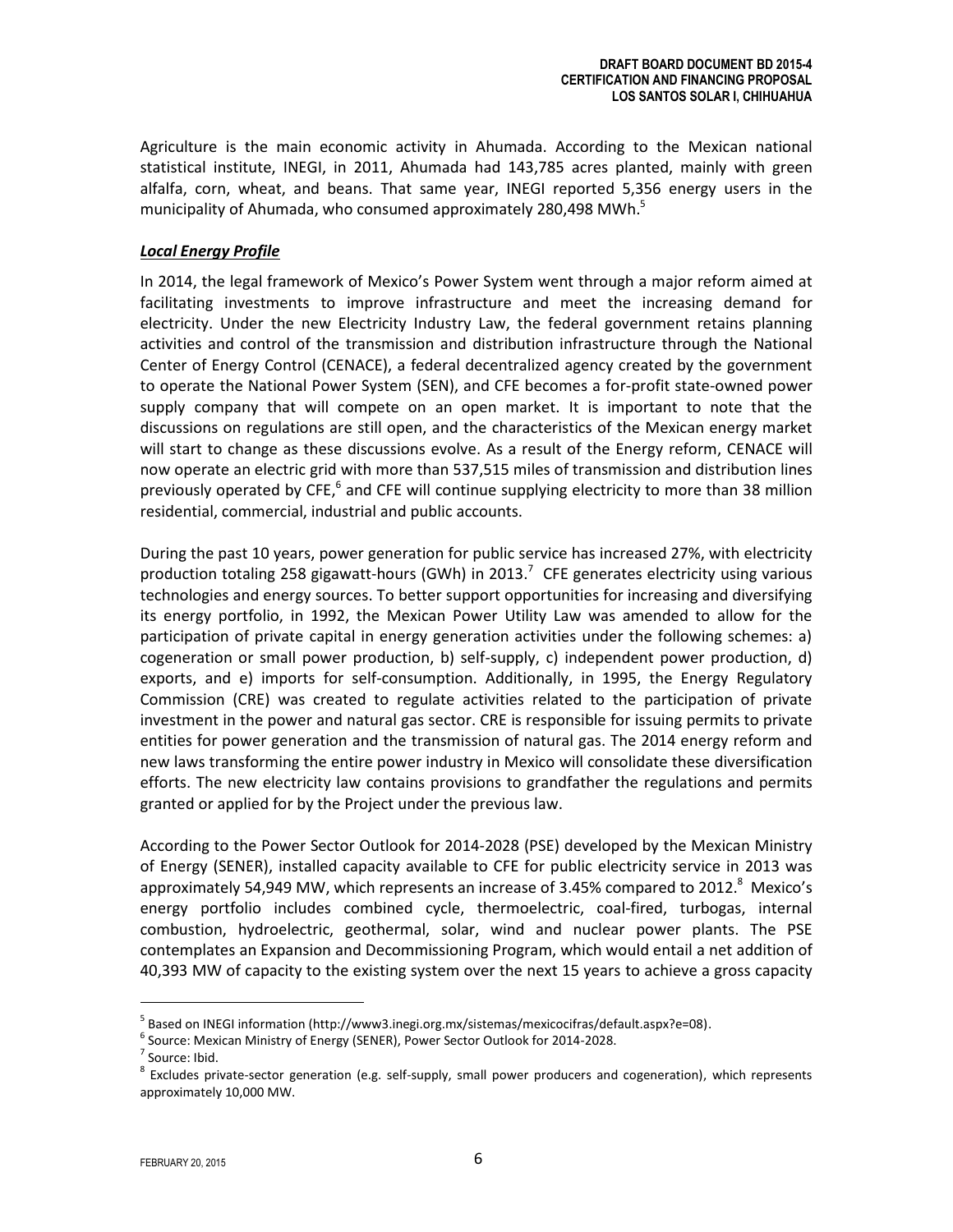of 95,342 MW by 2028. Figure 2 shows the technologies used for electricity generation in Mexico.



Source: SENER, Power Sector Outlook for 2014-2028.

The Mexican power grid is divided into nine zones, seven of which are interconnected and form the National Interconnected System (SIN). The remaining two zones are independent supply networks serving the areas of Baja California and Baja California Sur. The Project will be located in the North Zone, which includes the state of Chihuahua and Durango, as illustrated in Area 5 in the following figure.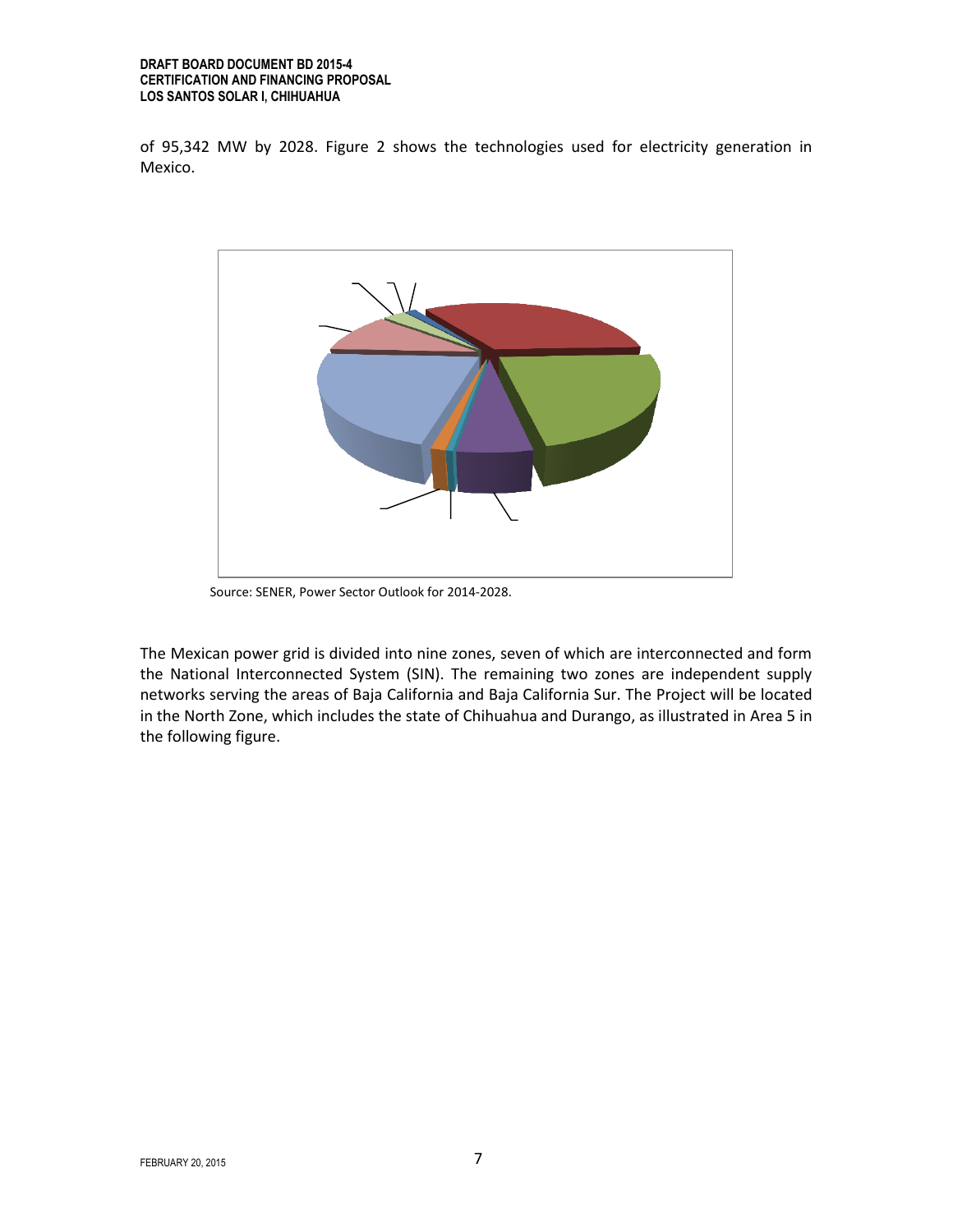

Source: CFE, Power Sector Capital Improvement Program for 2012-2026.

According to SENER, the generation capacity of Chihuahua was 2,121 MW in 2012. Figure 4 shows the technologies used for electricity generation in the state.



Source: SENER.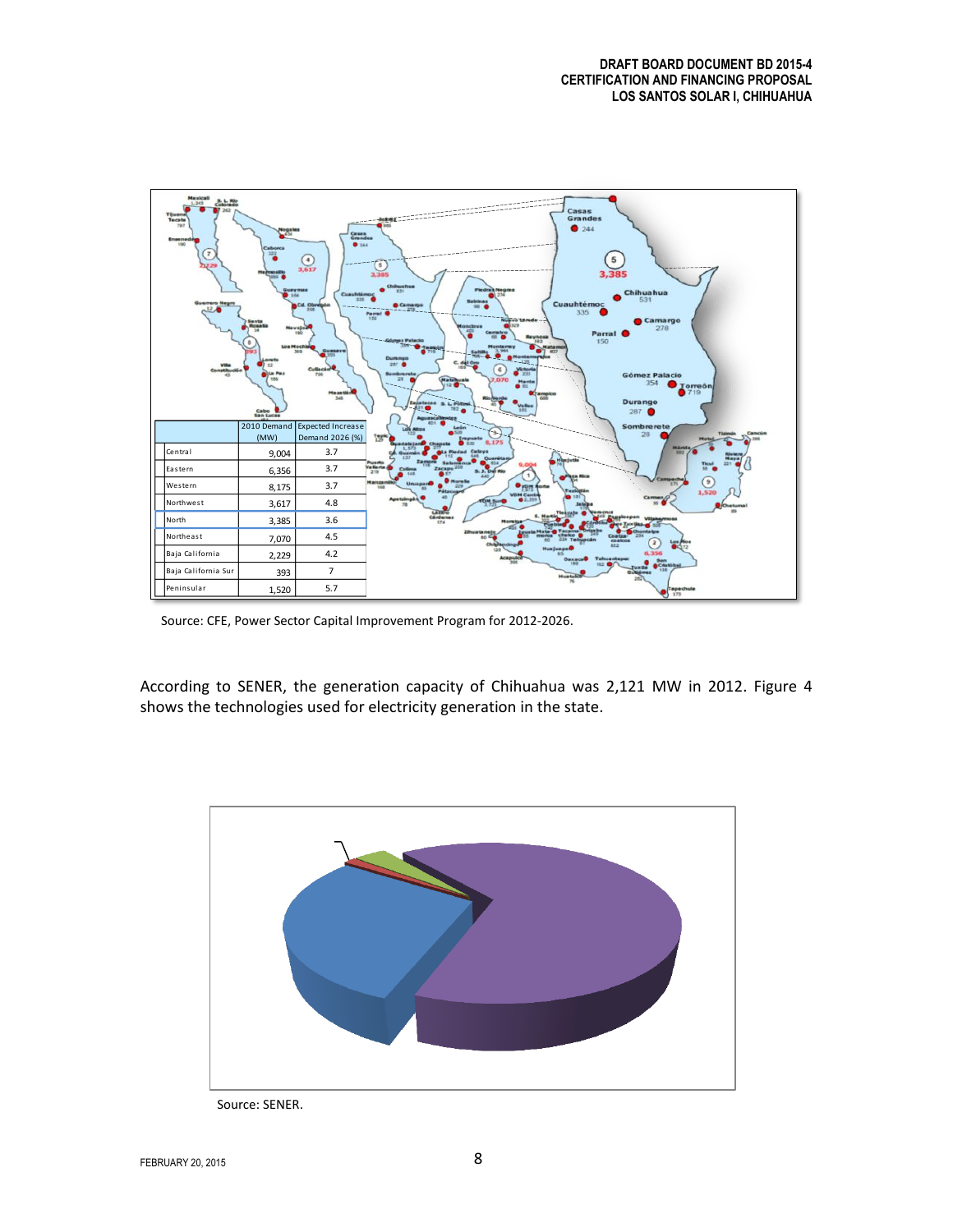During 2012, Chihuahua generated 13,400 GWh, as shown in the following table.

| Combined Cycle                     | 10,718.0 | 80.0 |
|------------------------------------|----------|------|
| <b>Conventional Thermoelectric</b> | 2,547.7  | 19.0 |
| Hydroelectric                      | 89.4     | 0.7  |
| Turbogas                           | 45.6     | 0.3  |
|                                    |          |      |

Source: SENER.

To promote the use of renewable energy to meet growing energy demand, the federal government has enacted two laws over the past six years: the Law for Renewable Energy Use and Energy Transition Financing (LAERFTE) in 2008 and the General Law of Climate Change in 2012. Both laws specify, among other provisions, that SENER, in coordination with CFE and CRE, must increase the use of clean technologies in power generation to at least 35% by 2024. In the first quarter of 2015, SENER will establish the requirements for clean energy certificates (CEC), which will begin to be awarded to clean generators in 2018. CEC requirements for the years 2016 and 2017 will be zero. Power market participants will buy certificates tied to their total electricity consumption. SENER will implement a mechanism for trading the certificates to promote clean energy projects.

CFE has undertaken efforts to increase the use of non-fossil-fuel technologies in power generation. In 1994, CFE began operating its first wind farm with a capacity of 1.6 MW in La Venta, Oaxaca. In January 2007, the La Venta II wind farm with a capacity of 83 MW entered into operation in the same area. CFE has also installed a 5-MW photovoltaic solar park in the area of Cerro Prieto in Mexicali, Baja California and, in 2011, a private-sector, 30-MW photovoltaic solar park was constructed in La Paz, Baja California to sell energy to CFE under a PPA. Between 2012 and 2027, CFE is planning to increase the use of renewable energy by 2,892 MW, including wind, solar and hydroelectric resources.<sup>9</sup>

The portfolio of energy technologies in Chihuahua does not include the use of solar energy. The proposed Project will be the first utility-scale solar project in the state and the second largest solar plant in the country.

## *Project Scope and Design*

The scope of the Project includes the design, construction and operation of a 13.7-MW solar plant. The energy generated will be purchased by private off-takers pursuant to two or more 20 year power purchase agreements (PPAs). The primary off-taker is a manufacturing company located in the state of Chihuahua and the other belongs to a regional education network.

 $\overline{a}$ 

<sup>&</sup>lt;sup>9</sup> Source: CFE, Power Sector Capital Improvement Program for 2012-2026.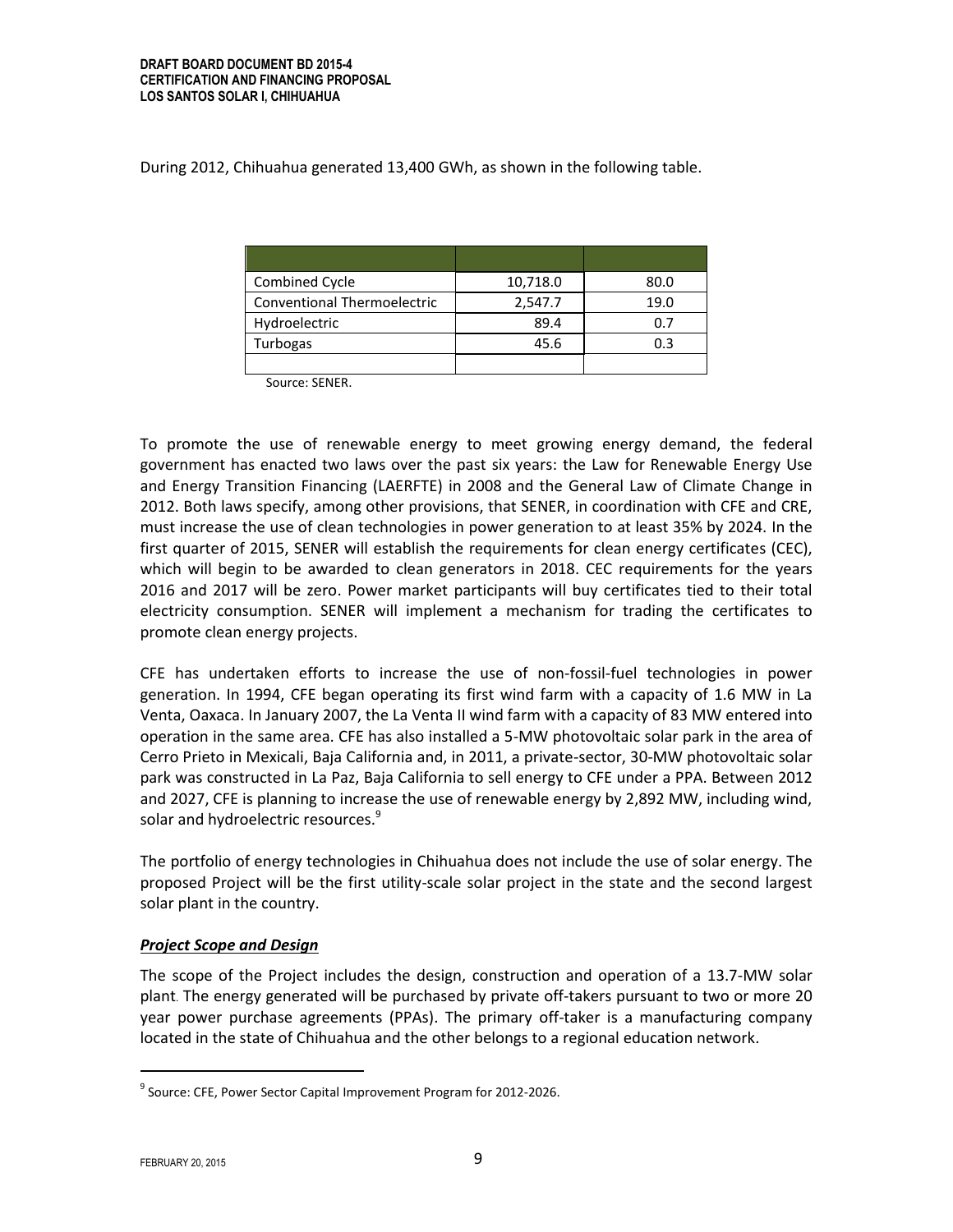The Project will be constructed on approximately 100 hectares (247 acres) and includes the installation of photovoltaic modules, a collection substation and a 115-kV transmission line extending approximately 450 meters (0.28 miles) to convey the energy to CFE's existing Moctezuma Substation located across the highway, southwest of the site. Figure 5 shows the Project site and schematic layout of the Project.



Construction of the Project is scheduled to start in July, 2015 and the Commercial Operation Date (COD) will be no later than November 2015. Table 2 presents the status of key milestones for the implementation of the Project.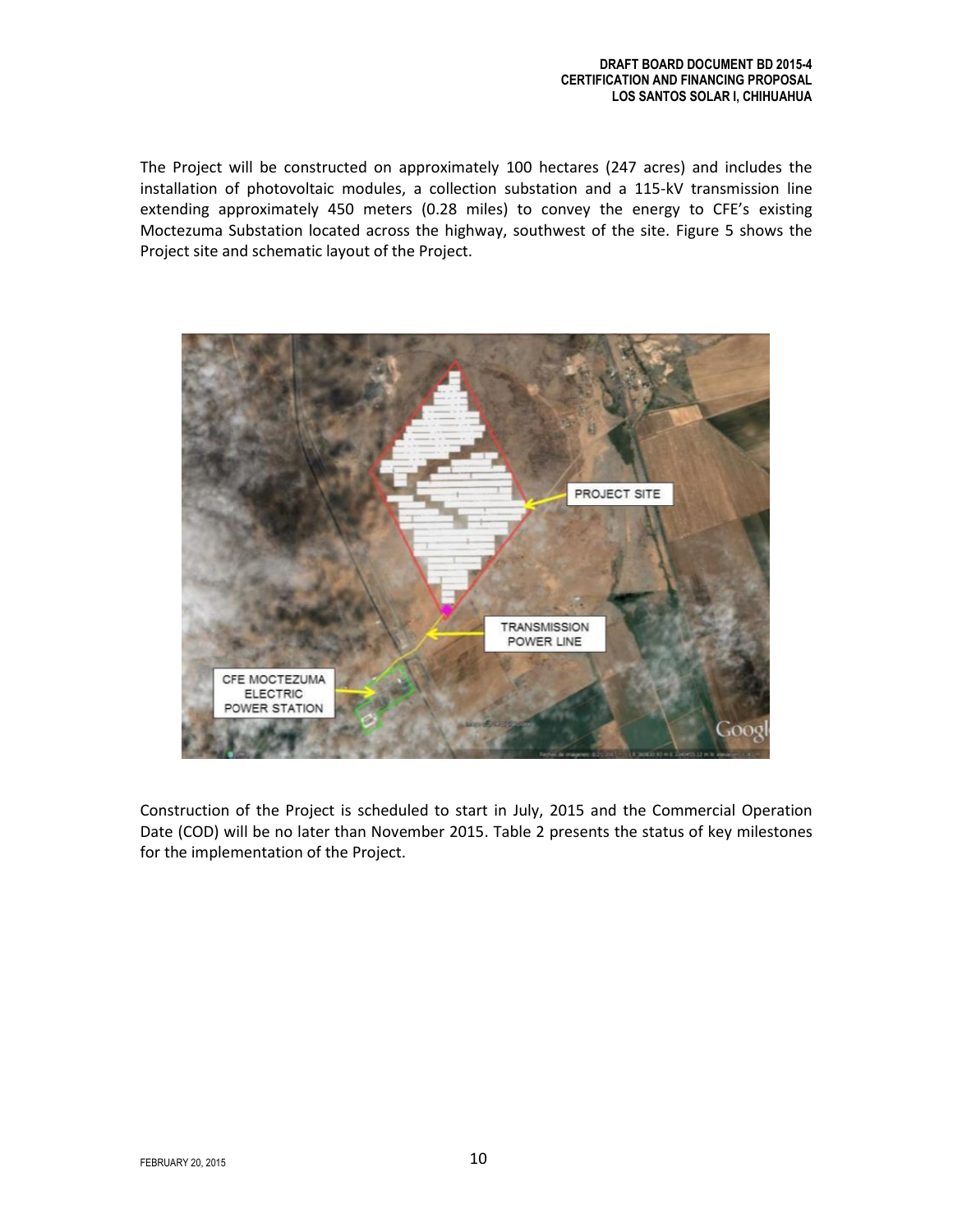| Land lease agreement for the Project                              | Completed (June 2014) |
|-------------------------------------------------------------------|-----------------------|
| Right of way from the Mexican Ministry of Communications and      | In process            |
| Transportation (SCT)                                              |                       |
| Environmental impact assessment (MIA) resolution from the Mexican | Completed (Dec. 2014) |
| Ministry of Environment and Natural Resources (SEMARNAT)          |                       |
| Forest land use change by SEMARNAT                                | In process            |
| CRE energy producer permit                                        | Completed (Feb. 2015) |
| CFE feasibility grid interconnection study                        | Completed (Dec. 2014) |
| CFE interconnection agreement                                     | In process            |
| Engineering, procurement, and construction (EPC) agreement        | In process            |
| Power purchase agreements                                         | In process            |
| Independent engineering final report                              | In process            |
| <b>Commercial Operation Date</b>                                  | November 2015         |

NADB's procurement policies require that private-sector borrowers use appropriate procurement methods to ensure a sound selection of goods, works and services at fair market prices and that their capital investments are made in a cost-effective manner. As part of its duediligence process, NADB will review compliance with this policy.

# **2.1.2. Technical Feasibility**

## *Selected Technology*

Technology from various suppliers was evaluated and the equipment best suited to the characteristics of the Project site was selected in order to obtain the best performance (longterm energy output) based on the local solar resource. The process for technology evaluation considered elements such as technical performance, cost and warranties. Additionally, the Project's viability was evaluated based on the use of bankable technologies. Through a study, the independent engineer will confirm the suitability of the technology and its expected performance, and will follow up post-certification to provide the conclusions of the study.

The main components of the Project are:

- *Modules:* Polycrystalline photovoltaic (PV) modules with a capacity of 305 W each will be installed and mounted on a single-axis tracking system to complete the 13.7 MW power capacity.
- *Inverters:* The inverters selected for the Project will be rated at 1,000 kW of AC output.
- *Electrical substation and transmission line:* One substation will be constructed to collect the 34.5 kV energy produced by the panels. The energy from the panels will be transmitted to the substation through underground lines. The collecting substation will step up the energy to 115 kV, which will be delivered to the interconnection point at CFE's Moctezuma Substation through a 450 m (0.28 mi) overhead transmission line.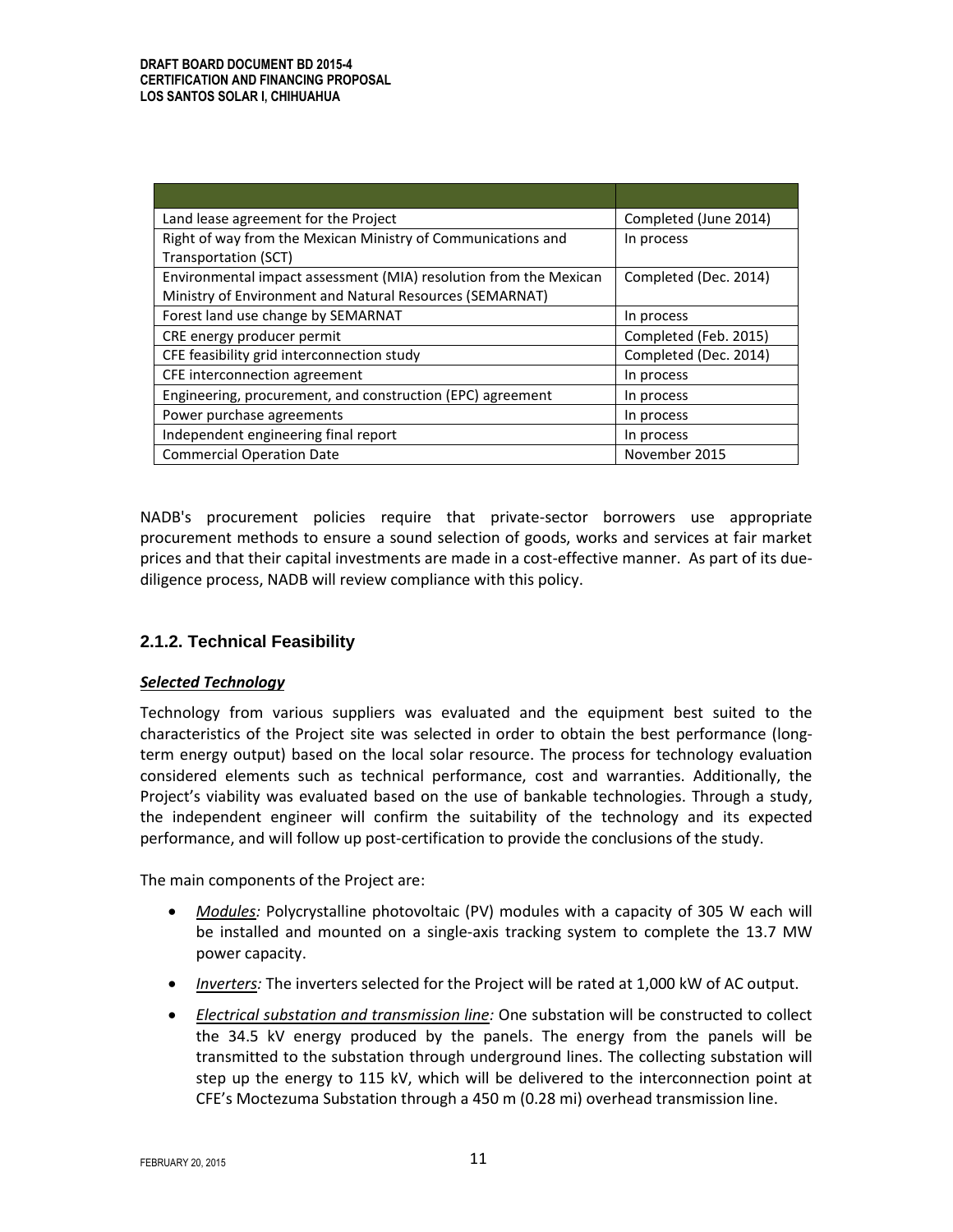*Monitoring and control system:* A SCADA system will be used to monitor remotely, track, and document the performance of the PV system relative to its predicted output. The Sponsor plans to install the monitoring and control system within the facilities of La Salle University to also serve as a demonstration project for educational purposes.

The Project will not require the construction of access roads as it is located next to the highway; however, a perimeter fence will be required to protect the infrastructure. The Project has an estimated useful life of 25 years.

## *Solar Resource Assessment*

The Project location is considered one of the best for solar resources in Mexico. According to the National Inventory of Renewable Energy (INER) of SENER, the photovoltaic solar resource in Ahumada is 66.46 GWh/year. Figure 6 shows the solar resources of the state of Chihuahua.



Source: National Inventory of Renewable Energy (INER) of SENER.

The Project's energy production has been estimated using the Photovoltaic System (PVSyst) software published by the University of Geneva in Switzerland and METEONORM software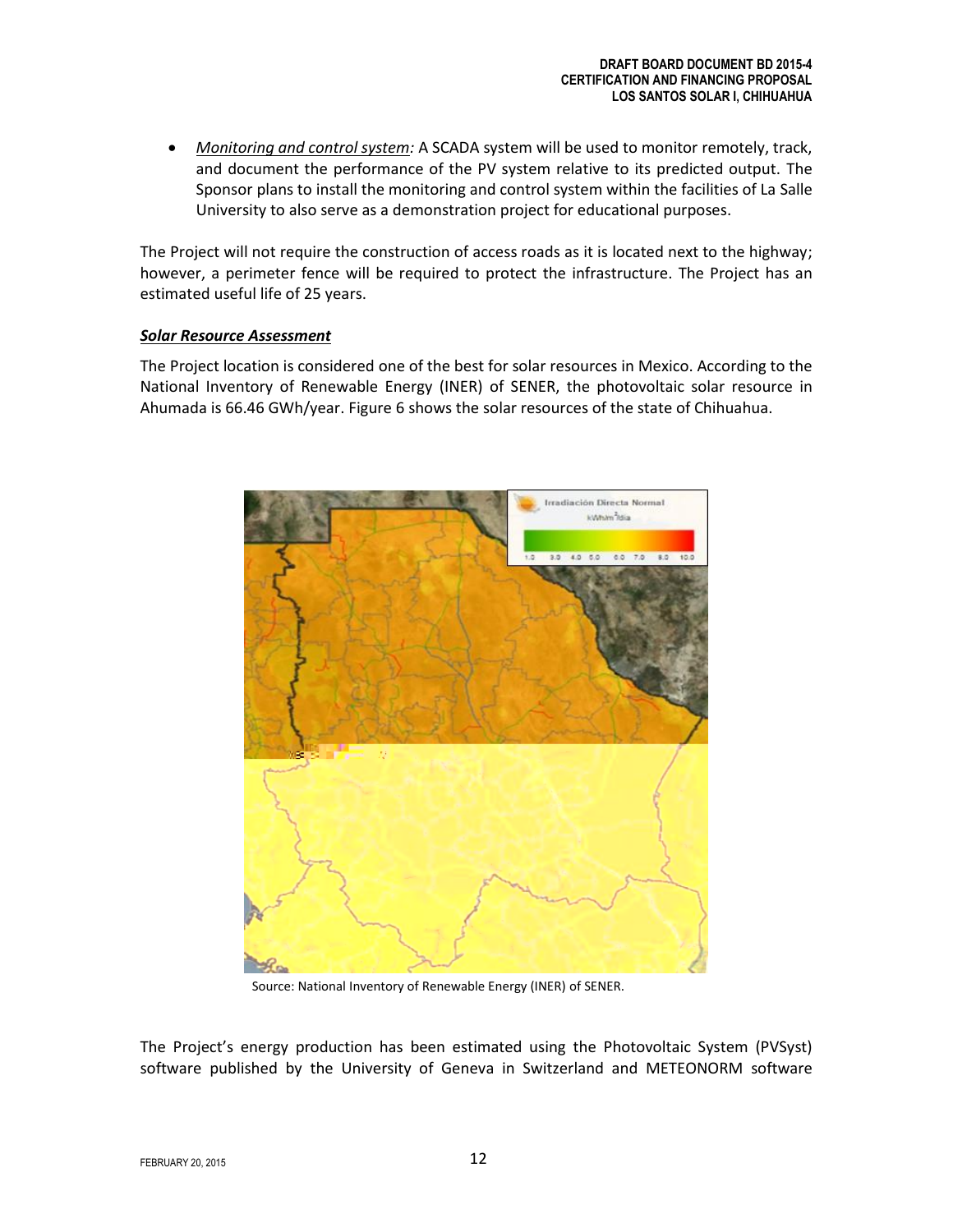version 7.0, which also uses meteorological information available near the project area. The results were supported by a measurement station installed at the site.

Based on the results of an independent third-party study provided by the Sponsor, the Project will generate approximately 40,142MWh of electricity in the first year of operation, with a longterm average annual performance ratio of 78.8%. Performance losses from conversion of direct current (DC) to alternating current (AC), dust, inverter losses and shading were taken into consideration. The energy generation estimate will be vetted by an independent engineer.

# **2.1.3 Land Acquisition and Right-of-way Requirements**

The Project site is located on private land, in June 2014, the Sponsor signed a long-term land use agreement with the landowners to build the solar park on the site, including the necessary rights-of-way to construct the transmission line to the CFE substation. Documentation related to the long-term land use agreement has been provided to BECC and NADB. The site has existing road access and electrical infrastructure for construction and operations.

A right-of-way permit from the Mexican Ministry of Communications and Transportation (SCT) is required to construct the transmission line across the highway to the interconnection point at the Moctezuma Substation. The Sponsor is completing the technical information required to submit an application for the permit and in preparing the request has consulted with SCT, which has not indicated any concerns about the Project.

The Project will also require a Land Use Change authorization from the Ministry of Environment and Natural Resources (SEMARNAT) for construction. The Sponsor submitted a formal request on September 23, 2014. A response is expected in July 2015. The Municipal permits for construction will be obtained prior to initiating construction.

Loan disbursement will require the appropriate completion of the permits based on the advancement of specific construction tasks.

# **2.1.4. Management and Operations**

Los Santos Solar I, S.A.P.I. de C.V. is a special-purpose company created by Buenavista, a renewable energy development company focused on emerging markets and select isolated economies. These companies have developed strategic partnerships with a number of key service and equipment providers throughout the solar value chain. Unisun Energy, a Chinabased EPC contractor and late-stage developer is a key strategic partner of Buenavista. Unisun has successfully completed several renewable energy projects in Asia and Europe, where Buenavista has a team of specialists focused on financing and early stage development of renewable energy projects in Mexico and the Unites States.

Solar photovoltaic systems are highly reliable and require minimal maintenance. The proposed Project will be designed to operate with minimal human intervention. Operation and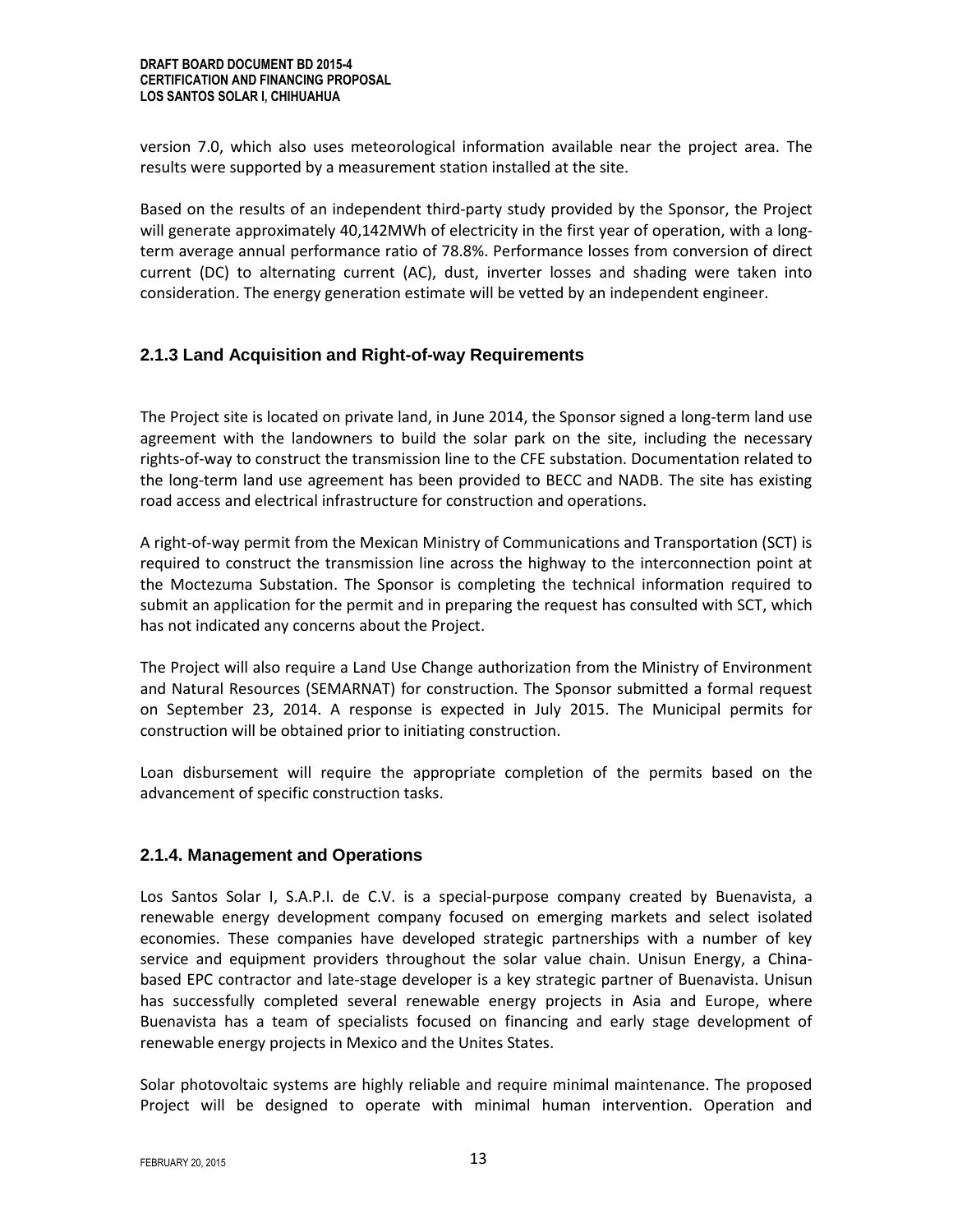maintenance tasks will be performed to optimize energy production, reduce repair costs, and extend the life of the equipment. The Sponsor is currently evaluating a shortlist of operation and maintenance (O&M) providers and expects to execute a contract before construction. The O&M agreement will include tasks such as periodically washing solar modules, visual inspections of the infrastructure to detect damage on modules or to electrical connections, managing onsite vegetation, and other similar tasks.

# **2.2.1. Compliance with Applicable Environmental Laws and Regulations**

According to the Environmental Impact Assessment (MIA) submitted by the Sponsor in August 2014, the Project must comply with the following laws:

- *General Law of Ecological Balance and Environmental Protection (LGEEPA),* which establishes the environmental regulatory framework, expands the strategic vision, and conveys specific powers and duties to the states and municipalities, so that the environmental problems of each can be addressed directly. In accordance with Articles 28 and 30 of this law, the Project Sponsor developed a MIA that includes mitigation measures to preserve and protect the environment.
- *General Law for Comprehensive Waste Management and Prevention (LGPGIR),* which seeks to identify the criteria that should be considered by various levels of government in the generation and comprehensive management of solid waste, in order to prevent and control environmental pollution and ensure the protection of human health. Solid waste will be classified in compliance with Article 15 of this law and with applicable regulations and norms for final disposal.
- *Law for Renewable Energy Use and Energy Transition Financing,* which regulates the use of renewable energy resources and clean technologies to generate electricity for purposes other than public service, as well as establishes the national strategy and instruments for energy transition financing.
- *General Law for Sustainable Forest Development (LGDFS),* which regulates and promotes the conservation, protection, restoration, production, zoning, cultivation, management and use of the country's forest ecosystems and their resources. In accordance with the provisions of Article 117 of this law, the Project Sponsor will develop a technical study to obtain the corresponding Forest Land Use Change Permit.
- *Federal Standard NOM-001-SEMARNAT-1996,* which establishes the maximum permissible levels of pollutants in wastewater discharged into national waters and resources.
- *Federal Standard NOM-052-SEMARNAT-2005,* which establishes the characteristics, identification procedures and classification of hazardous solid waste.
- *Federal Standard NOM-054-SEMARNAT-1993,* which establishes the procedures for determining the incompatibility of two or more types of solid waste deemed hazardous under NOM-052-SEMARNAT-2005.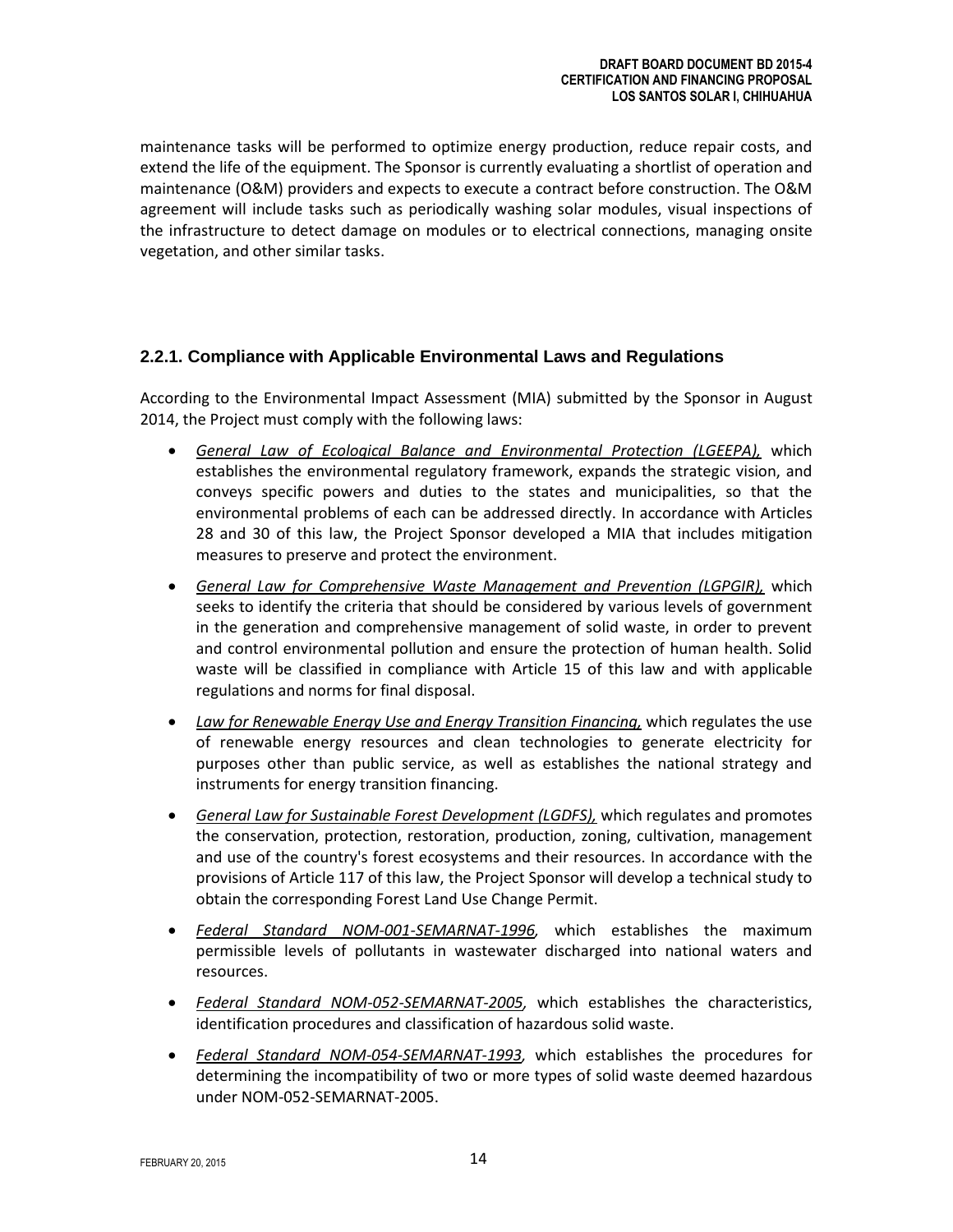- *Federal Standard NOM-138-SEMARNAT-SS-2003,* which establishes the maximum permissible levels of hydrocarbons in soil and the specifications for their characterization and remediation.
- *Federal Standard NOM-059-SEMARNAT-2010,* which identifies and lists endangered species or clusters of wildlife in Mexico and establishes the criteria for inclusion, exclusion or change in risk status for different species, based on a method for assessing the risk of extinction.
- *Federal Standard NOM-041-SEMARNAT-2006,* which establishes the maximum permissible levels of pollutants emitted by vehicles using gasoline as fuel.
- *Federal Standard NOM-044-SEMARNAT-2006,* which establishes the maximum permissible levels of hydrocarbons, nitrogen oxides, carbon monoxide and particulate emissions and the opacity of fumes emitted by vehicles using diesel as fuel.
- *Federal Standard NOM-045-SEMARNAT-2006,* which establishes the maximum levels of exhaust fume opacity from vehicles using diesel as fuel.
- *Federal Standard NOM-080-SEMARNAT-1994*, which establishes the maximum permissible noise levels of exhaust systems of motor vehicles, motorcycles and threewheel motor vehicles, as well as noise measuring methods.

A full reference of the Project's compliance with the Mexican laws and norms can be found in Chapter 3 of the MIA.

## *Environmental Studies and Compliance Activities*

In accordance with the environmental impact regulations established under the LGEEPA, the Project Sponsor developed and submitted a Regional Environmental Impact Statement (MIA‐R), on August 25, 2014, for the proposed solar project. The MIA-R identified, described and evaluated the potential environmental effects associated with the proposed actions. The elements evaluated included soil, flora, fauna, geological and visual resources, as well as sociocultural attributes.

As part of the MIA-R, the Sponsor performed specific field studies to determine the flora and fauna present within the Project site and to identify species listed in federal standard NOM-059- SEMARNAT-2010. The study identified 25 fauna species within the Project site, four of which are listed in the standard: the *Uta stansburiana* (common side-blotched lizard), *Lepus californicus* (black-tailed jackrabbit)*, Amphispiza bilineata* (black-throated sparrow) and the *Charadrius montanus* (mountain plover). In order to protect the species identified within the site, the Sponsor will implement mitigation measures, as described in the *Mitigation of Risks* section of this document. No flora species listed in the standard were found.

The information presented in the evaluation of potential impacts was reviewed by SEMARNAT. Based on the overall findings of the MIA-R and after a thorough analysis of the potential impacts, the study concluded that execution of the Project would not significantly affect the environment. The MIA-R Resolution was granted on December 9, 2014.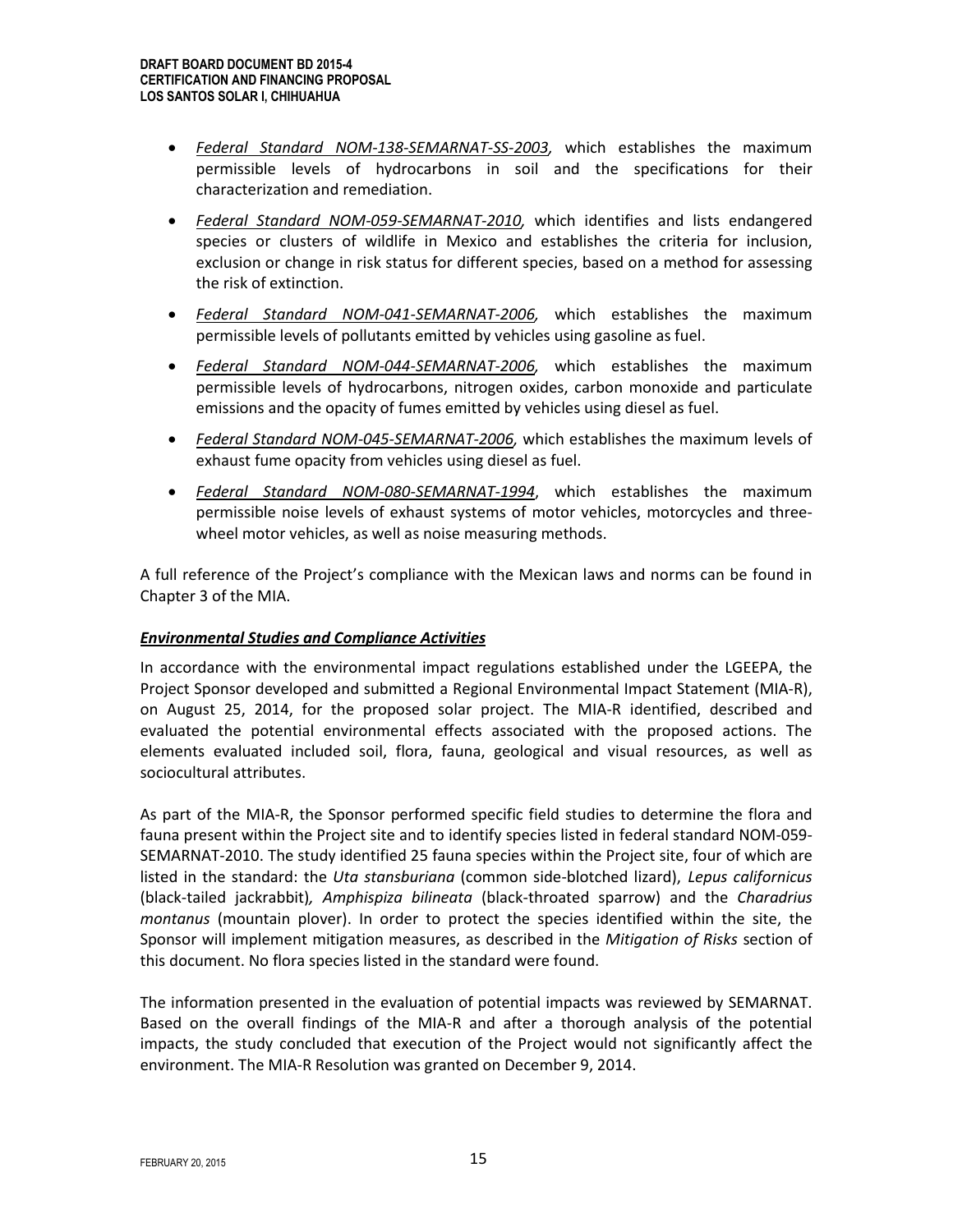Finally, the Sponsor undertook a study to identify archaeological elements within the site. No such elements were found at the site or in the surrounding areas.

## *Pending Environmental Tasks and Authorizations*

Land use change authorization by SEMARNAT.

#### *Compliance Documentation*

- Release Resolution No. 401.B(4)127.2014 E-D/290 from the Mexican national institute of anthropology and history, *Instituto Nacional de Antropología e Historia* (INAH).
- MIA-R Resolution issued on December 9, 2014, SINAT No. 08CI2014E0006-6.

# **2.2.2. Environmental Effects / Impacts**

There is a need for affordable and environmentally-friendly alternatives to conventional fossilfuel-derived energy resources. Renewable energy projects create an opportunity to generate electricity without the atmospheric emissions generated by fossil-fuel‐based plants. Sunlight is a source of renewable energy, which means it can be produced without the depletion of natural resources. It is a clean form of renewable energy and is currently used in many developed and developing nations to meet their demand for electricity. Solar power does not produce waste byproducts that require disposal or gas emissions that contribute to air pollution. It does not pollute or consume water for electricity production. Water may be used in small amounts for the cleaning of panels from time to time. Any water used for cleaning purposes will be disposed of at appropriate facilities and in accordance with environmental regulations.

Solar energy projects provide an opportunity to displace greenhouse gases (GHG) and other pollutants produced by traditional fossil-fuel‐based energy generation, while providing local residents with a safe and reliable energy alternative.

#### *Existing Conditions and Project Impact – Environment*

Historically, Mexico has depended to a great extent on fossil fuels for the generation of energy. This conventional method of energy development can affect the natural environment due to harmful emissions related to the generation process, including GHG and other pollutants, such as sulfur dioxide (SO<sub>2</sub>) and nitrogen oxides (NOx).

Table 3 shows the mix of energy technologies used for power generation in Chihuahua, including: combined cycle (79.98%), conventional thermoelectric (19.01%), hydroelectric (0.67%) and gas-fired (0.34%). In 2008, the power generation sector in Chihuahua emitted 30,711.34 metric tons of SO<sub>2</sub> and 8,163.97 metric tons of NOx.<sup>10</sup> According to the Chihuahua state greenhouse gas inventory, approximately 5.55 million metric tons of carbon dioxide equivalent  $(CO<sub>2</sub>e)$  were emitted to the atmosphere as a result of energy production activities.

 $\overline{a}$ 

<sup>&</sup>lt;sup>10</sup> Source: SEMARNAT, National Emissions Inventory in Mexico, 2008 (http://sinea.semarnat.gob.mx/sinea.php).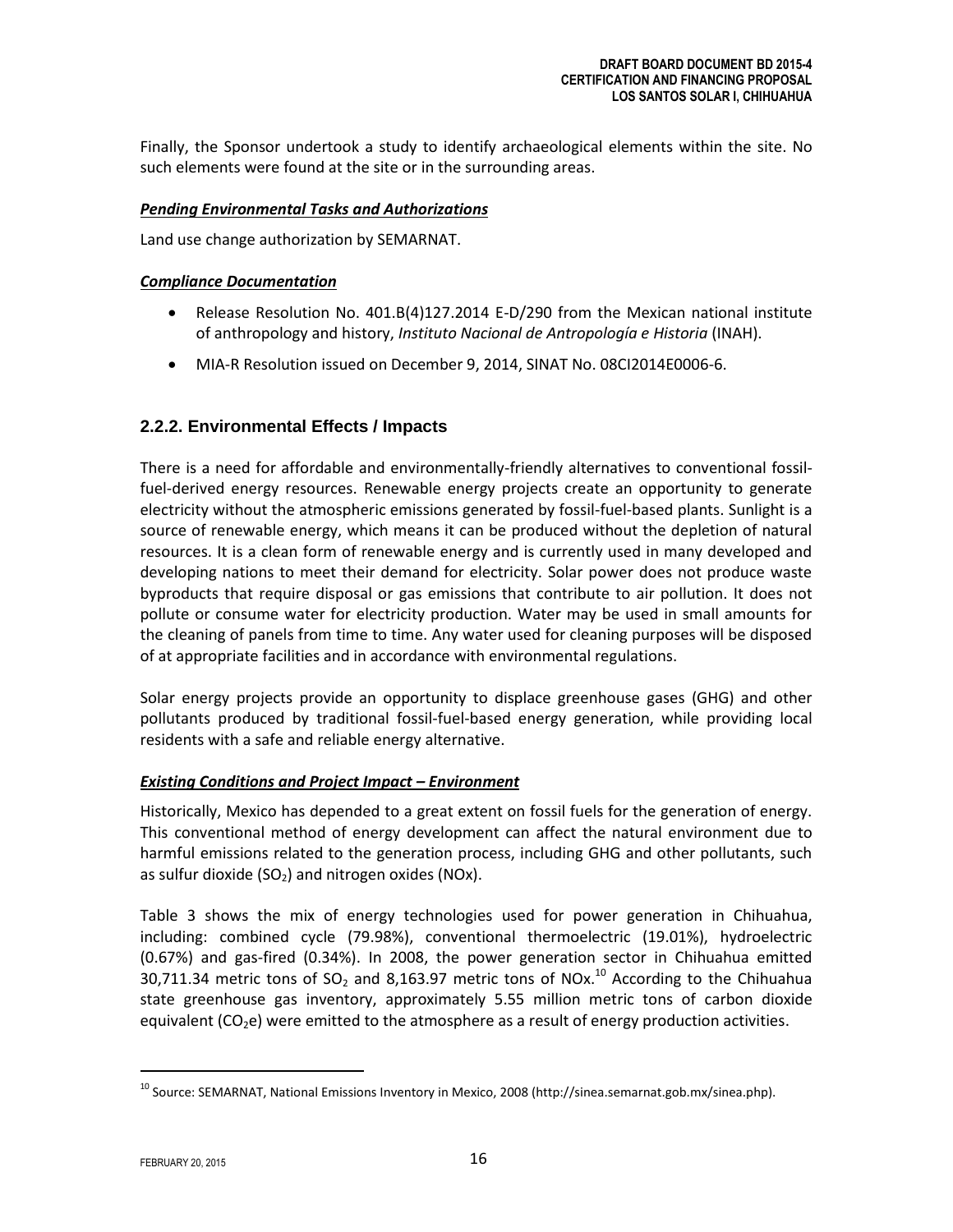| Combined cycle              | 10,718.0 | 79.98 |
|-----------------------------|----------|-------|
| Conventional thermoelectric | 2,547.7  | 19.01 |
| Hydroelectric               | 89.4     | 0.67  |
| Turbogas                    | 45.6     | 0.34  |

Source: SENER, Energy information on the 32 Mexican states, 2012.

(http://egob2.energia.gob.mx/portal/Informacion\_Energetica/inicioAdm.html)

The Project will help reduce the demand for electricity generated by fossil-fuel-based power plants, and since solar-based power generation produces zero fuel costs and emissions, it will displace related harmful greenhouse gas emissions.

The anticipated environmental outcomes from the installation of 13.7 MW of new renewable energy generation capacity (approximately 40.1 GWh during the first year of operation), are the displacement of 16,509 metric tons/year of carbon dioxide (CO<sub>2</sub>), 0.1 metric ton/year of SO<sub>2</sub>, and 57.6 metric tons/year of NOx. $^{11}$ 

#### *Mitigation of Risks*

Some environmental impacts are anticipated from the implementation of the Project. The Sponsor has proposed mitigation measures that are intended to reduce, mitigate and control the environmental effects resulting from project development activities. To ensure that mitigation measures are implemented properly and in a timely manner, the Sponsor will develop an environmental management plan, as described in the MIA-R, which includes subprograms aimed at protecting wildlife. Fauna and flora rescue activities will be carried out simultaneously. The following mitigation programs are proposed:

- *Flora Rescue and Relocation Program*
	- $\circ$  During site preparation, land clearing and flora rescue activities will be carried out by a specialized team to minimize the impact on existing vegetation.
	- $\circ$  Rescued plants will be temporarily transferred to a nursery for relocation. Relocated plants will be monitored for a period of 12 months. At least 80% of the plants are expected to survive.
	- o The transfer to final locations will be carried out during the rainy season or the plants will be watered at night for six months to ensure water is available for proper growth.
	- o No fire or agrochemical products will be used in land clearing activities.

 $^{11}$  CO<sub>2</sub>, SO<sub>2</sub> and NOx calculations are based on the emissions displaced by solar energy equal to 40.1 GWh of energy produced by the nearest natural gas power plant in Samalayuca, Chihuahua.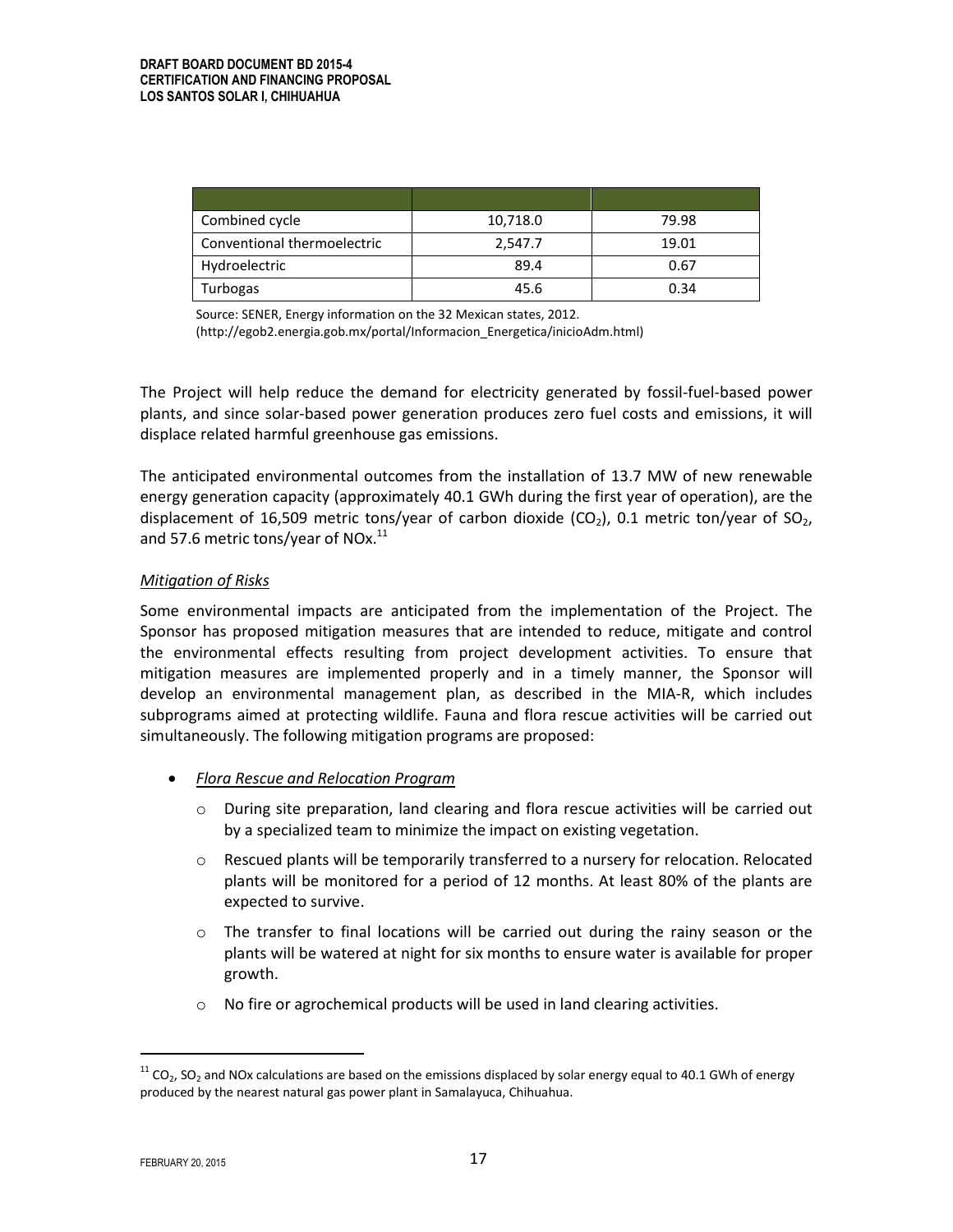- *Fauna Rescue and Relocation Program*
	- $\circ$  Signs will be placed within the site to indicate designated conservation areas under the plan and to prevent the unnecessary disturbance of other areas.
	- o During site preparation, the disturbance, capture, relocation and release of wildlife will be prohibited.
	- o Hunting, trapping and trafficking in wildlife will be officially prohibited. Staff will be trained in handling the transfer of wildlife.
	- o Land-clearing activities will only be performed in the area designated for the development of the Project.
- *Comprehensive Waste Management Program*
	- $\circ$  Solid waste will be sent to an authorized recycling or transfer station for final disposal in a landfill away from waters bodies, soil or areas adjacent to the Project site and will be properly separated and labeled in closed containers.
	- $\circ$  Containers will be used exclusively for non-hazardous solid waste and will be collected periodically by an authorized contractor.
	- o Wastewater generated during site preparation and Project construction will be collected by an authorized contractor.

#### *Natural Resource Conservation*

The Project will support natural resource conservation by reducing the demand on fossil fuels for carbon dioxide emission free electricity production and associated improvements to air quality. The Project is anticipated to produce approximately 40.1 GWh of carbon dioxide free electricity in the first year of operation, equivalent to the annual energy consumption of approximately 5,838 households. In addition, clean technologies such as solar energy require no water for electricity production, whereas fossil-fuel-fired generation is typically water intensive.

Mitigation activities will be implemented to minimize impacts on flora and fauna. The Project will not be installed in areas with archeological, cultural or sensitive natural resources.

#### *No Action Alternative*

The "no action" alternative to the development of renewable energy sources would result in greater demand for conventional fossil-fuel-based energy production, further depleting natural resources in order to meet the ever-growing demand for energy, as well as a lost opportunity to generate emission-free energy, such as that derived from solar resources. Additionally, the Project will help meet the goals and objectives established under Mexico's renewable energy law and emission standards, while satisfying increased demand for electricity. Should the Project not be implemented, the target mix of renewables (35% in 2024) in Mexico will be delayed.*Existing Conditions and Project Impact – Health*

Epidemiological research has shown that both chronic and acute exposure to harmful emissions associated with fossil-fuel-based energy production can lead to serious respiratory problems. It is estimated that, at the very least, prolonged exposure to excessive levels of pollutants can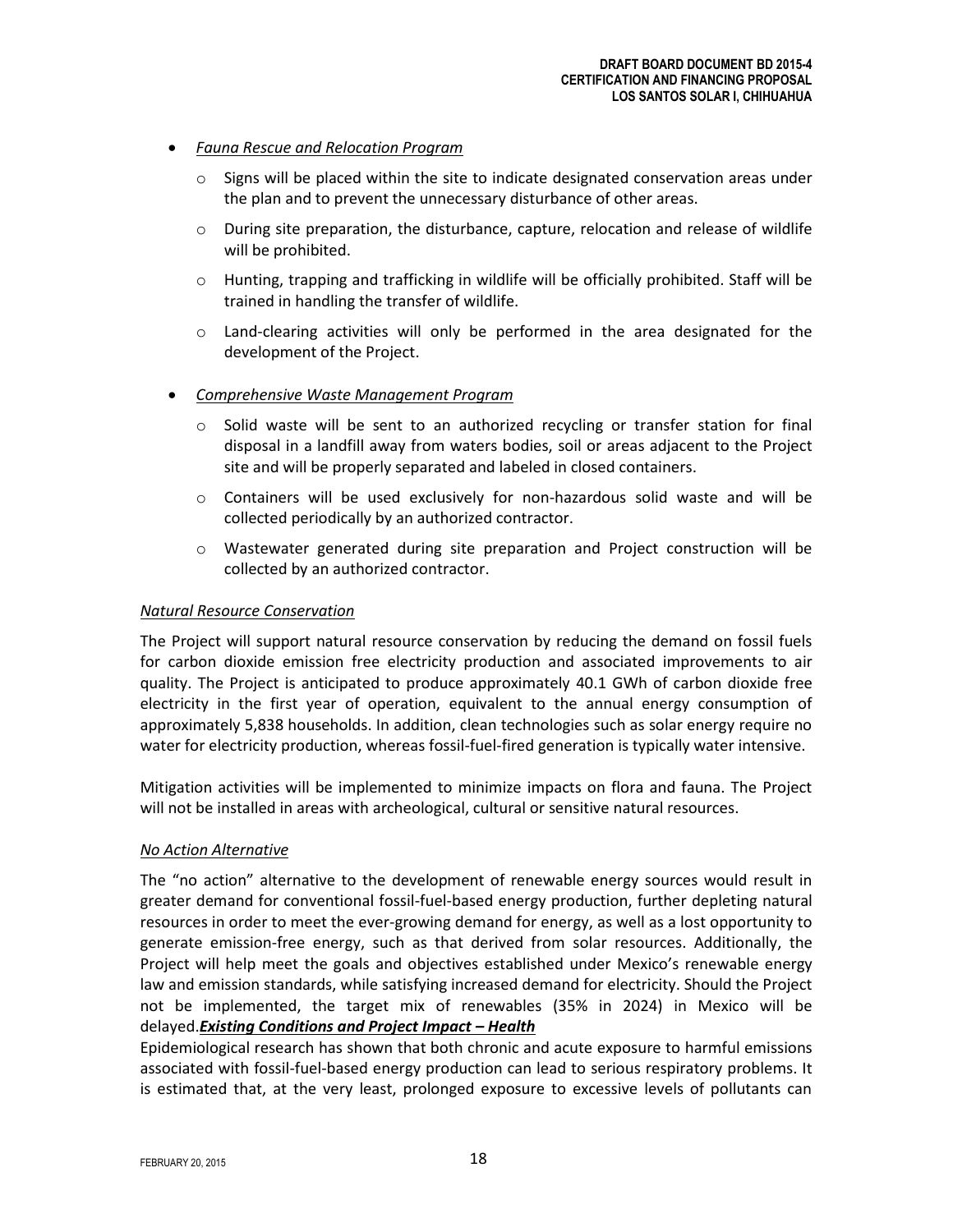deteriorate the respiratory capacity of human beings and greatly contribute to the increased incidence of cardiopulmonary diseases, such as asthma, heart ailments and lung cancer.

By using clean, renewable resources instead of conventional fossil-fuel sources in power generation, the Project will positively impact the region by reducing pollutants and thus help to contain the severity of respiratory problems and other diseases aggravated or caused by air pollution. In addition, the reduction of GHG emissions is expected to mitigate climate effects that create more vulnerable conditions for human health.

## *Transboundary Effects*

No negative transboundary impacts are anticipated as a result of the development of the solar energy project; on the contrary, a beneficial effect is anticipated on air quality due to the decreased demand on fossil-fuel-fired power plants in the region. Furthermore, the Project will aid in addressing the larger environmental concerns related to greenhouse gases and global warming targeted by international agendas.

#### *Other Local Benefits*

The Project will promote the social and economic development of the municipality of Ahumada in the state of Chihuahua. Employment of construction personnel will provide a temporary beneficial impact on local businesses and the regional economy through increased expenditure of wages for goods and services. During construction, the Project is expected to generate 50 to 60 direct jobs, while five to ten permanent jobs are expected to be created during operation. To the extent feasible, personnel for construction would be drawn from the local population.

The Project will also be the first large-scale solar project in the state and the second largest in the country. The monitoring and control system will be located at La Salle University to serve as a demonstration project for educational purposes.

The Project Sponsor has requested a loan from the North American Development Bank (NADB) to complete the financing of the Project. The proposed payment mechanism is consistent with the project structure normally seen in the Mexican renewable energy industry. The source of payment will be the revenue generated by the Project in accordance with the pricing established under the Power Purchase Agreements (PPA) to be signed by the Project Company for a term of 20 years. The NADB loan will have no recourse beyond the Project Company Special Purpose Vehicle.

The Projects' expected revenue from the sale of electricity is estimated to be sufficient to: a) cover scheduled O&M expenses, b) fund any debt service reserve, c) pay the debt service on the senior loan, and d) comply with debt service coverage requirements.

In addition, NADB's analysis verified that Project Company has the legal authority to contract financing and pledge its revenue for the payment of financial obligations. Los Santos also has the legal and financial capacity to operate and maintain the Project, and will contract the Project's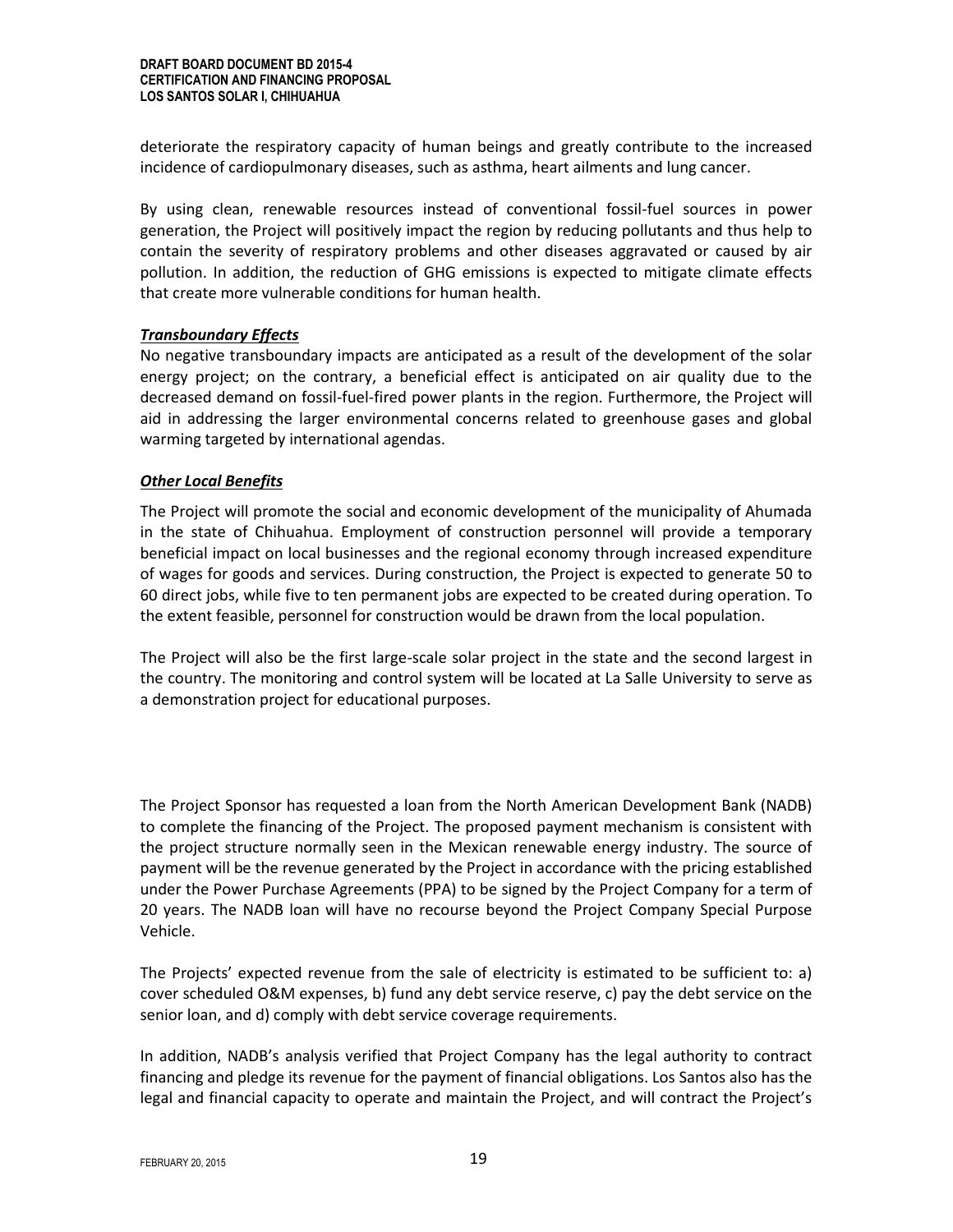O&M services to a firm with ample experience and expertise in these types of projects. NADB has verified that the projected O&M costs are in accordance with industry standards.

Considering the Project's characteristics and based on the financial and risk analyses performed, the proposed Project is considered to be financially feasible and presents an acceptable level of risk. Therefore, NADB proposes providing a market-rate loan for up to US\$35 million to the Project Company for the construction and operation of the project described herein.

BECC released the draft project certification and financing proposal for a 30-day public comment period beginning December 19, 2014. The following documentation was made available upon request:

- Regional Environmental Impact Assessment (MIA-R), *Manifestación de Impacto Ambiental Modalidad Regional, "Los Santos Solar I y II",* August 2014.
- MIA-R Resolution No. 08CI2014E0006-6 issued by SEMARNAT.
- Clearance Letter from the Mexican national institute of anthropology and history, INAH, September 2014.

The public comment period ended on January 18, 2015. A private citizen requested information related to the environmental clearance process and in particular asked about who participated in the environmental impacts review, if impacts on wildlife were analyzed, the use of pesticides, the type of solar panels to be used and the existence of public consultation. BECC responded to all the questions by providing information included in the MIA-R and SEMARNAT's resolution, as well as indicating that the Project has followed the procedures established by SEMARNAT for environmental impact evaluations and public consultation. No further questions were received.

As part of the environmental clearance process, the Sponsor published an ad in the most widely circulated newspaper in the area, *Diario de Juarez*, on August 26, 2014. The ad included a brief description of the Project and the findings of the environmental impact assessment. The newspaper ad also informed the community that a MIA had been submitted to SEMARNAT for review and that the documents would be available for consultation. The Sponsor has also been in contact with the municipal authorities of Ahumada to share information about the Project and to obtain their support and authorization. Additionally, the Sponsor submitted to the 30-day public comment process as required for certification, which demonstrates a willingness to comply with a similar requirement for the CRE permit.